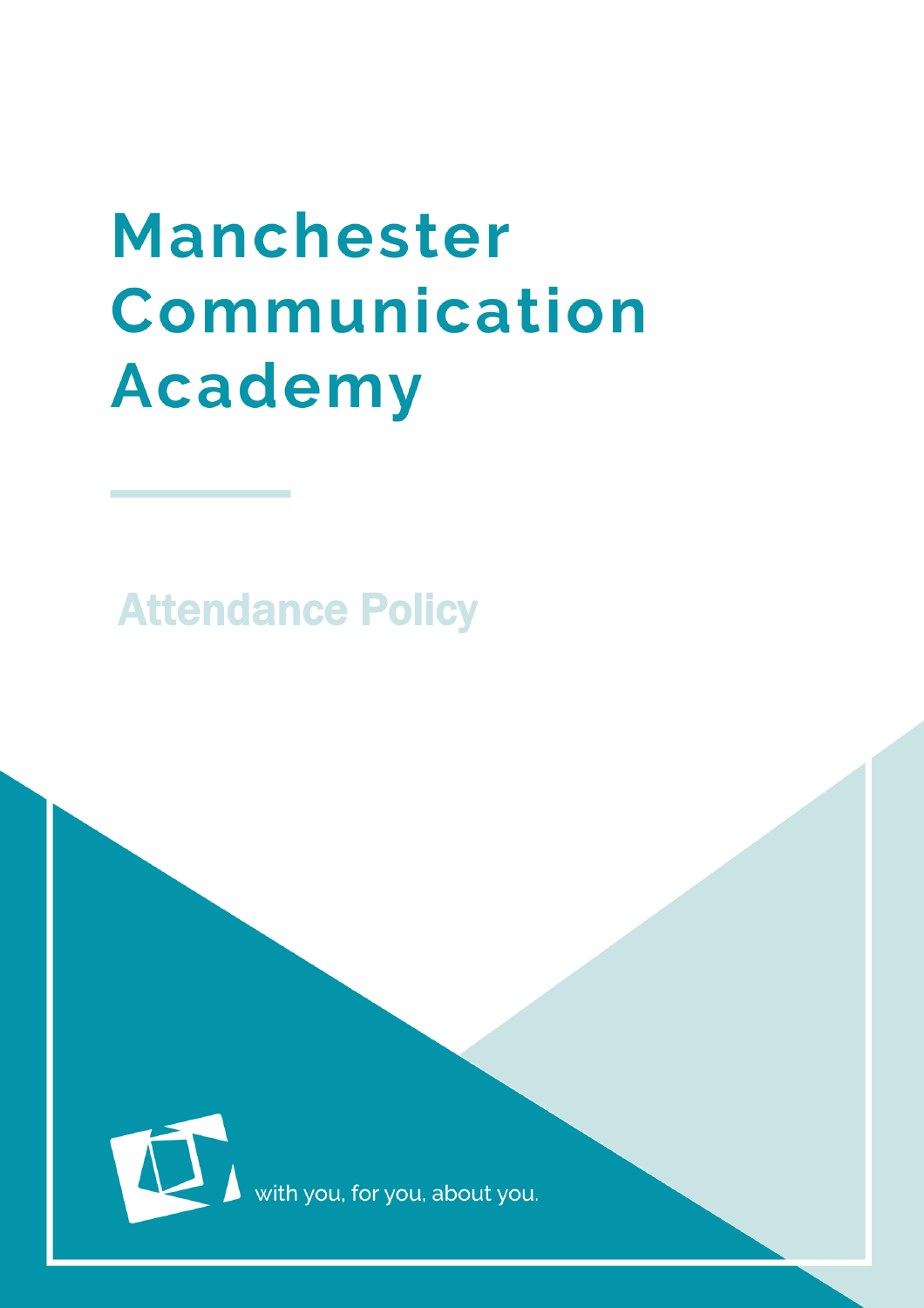| This document has been approved for operation within |                                         |
|------------------------------------------------------|-----------------------------------------|
| Date of last review                                  | October 2018                            |
| Date of next review                                  | September 2019                          |
| <b>Review Period</b>                                 |                                         |
| <b>Date of Trustee Approval</b>                      |                                         |
| <b>Status</b>                                        |                                         |
| <b>Person Responsible for Policy</b>                 |                                         |
| <b>Owner</b>                                         | <b>Manchester Communication Academy</b> |
| <b>Signature of Approval</b>                         | <b>John Rowlands</b>                    |

## Introduction

Regular school attendance is essential if children are to achieve their full potential. Regular is defined as 97%. The minimum expectation at MCA is 95%, below 90% is classified as Persistent Absenteeism.

Manchester Communication Academy believe that regular school attendance is the key to enabling children to maximise the educational opportunities available to them and become emotionally resilient, confident and competent adults who are able to realise their full potential and make a positive contribution to their community.

Manchester Communication Academy values all pupils. As set out in this policy, we will work with families to identify the reasons for poor attendance and try to resolve any difficulties.

Manchester Communication Academy recognise that attendance is a matter for the whole school community. Our Attendance Policy should not be viewed in isolation; it is a strand that runs through all aspects of school improvement, supported by our policies on safeguarding, bullying, behaviour and inclusive learning. This policy also takes into account the Human Rights Act 1998, the Disability Discrimination Act 1995 and the Race Relations Act 2000.

## Legal Framework

Section 7 of the 1996 Education Act states that parents must ensure that children of compulsory school age receive efficient full-time education suitable to their age, ability and aptitude to any special educational needs they may have, either by regular attendance at school or otherwise.

A child is of Compulsory School Age at the beginning of the term following their 5th birthday. A child ceases to be of compulsory school age on the last Friday in June of the school year in which they reach the age of 16.

Under the Education Act 1996, the Local Authority has a statutory responsibility to ensure that parents secure education for children of compulsory school age and where necessary, use legal enforcement.

The Education (Pupil Registration) (England) Regulations 2013, require schools to take an attendance register twice a day, once at the start of the morning session and then again during the afternoon session.

The register must record whether the pupil was:

- present;
- absent;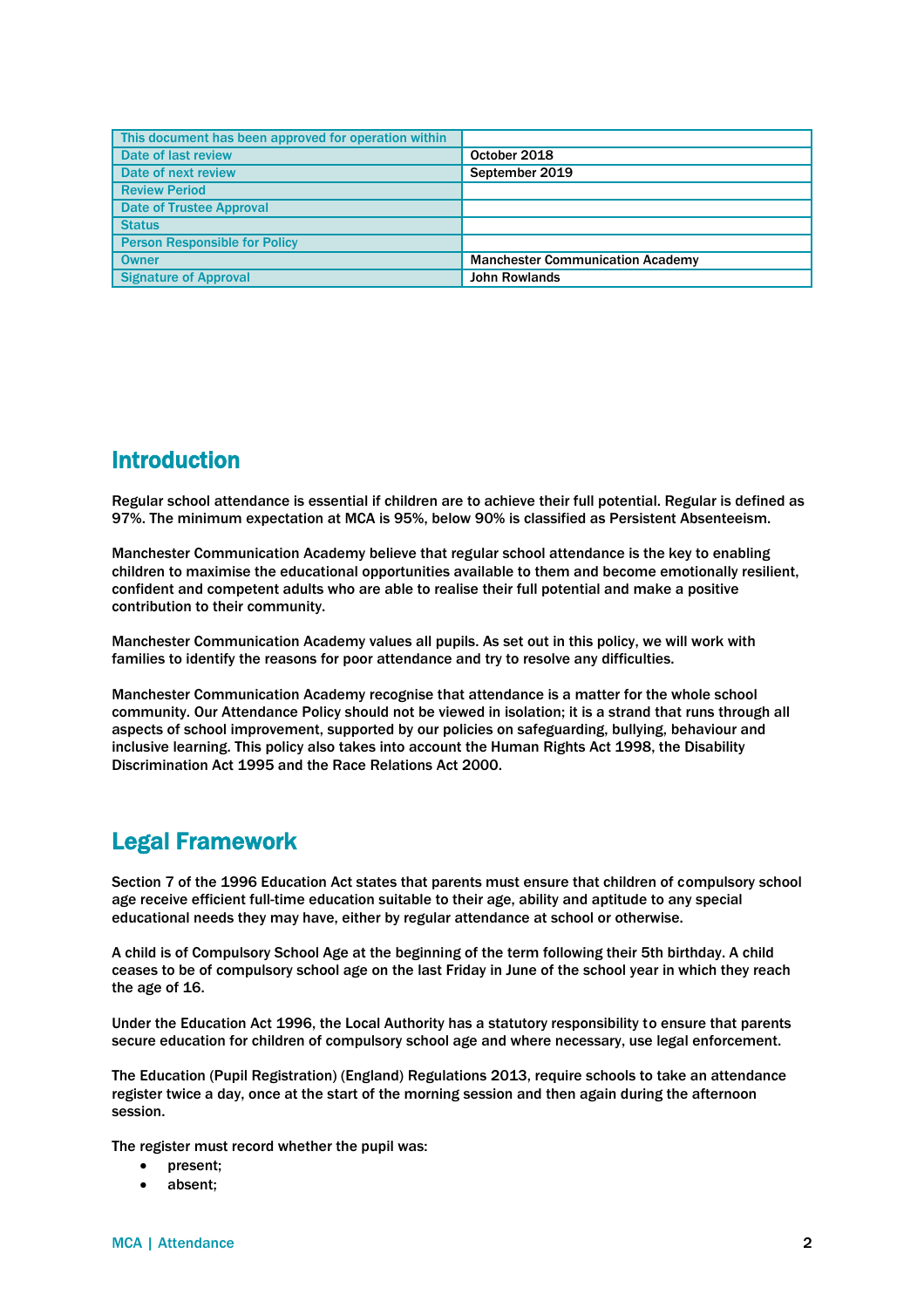- present at approved educational activity; or
- unable to attend due to exceptional circumstances.

# Categorising Absence

Where pupils of compulsory school age are recorded as absent, the register must show whether the absence is authorised or unauthorised.

Absence can only be authorised by the Principal and cannot be authorised by parents. All absences will be treated as unauthorised unless a satisfactory explanation for the pupil's absence has been received.

Parents must advise the school by telephone on the first day of absence and provide the school with an expected date of return. This should be followed up in the form of a written note from the parent/carer, though verbal explanations may be acceptable where this is considered appropriate.

Absence will be categorised as follows:

#### Illness

Parents may be asked to provide medical evidence to allow the head teacher to authorise absence where appropriate. This will usually be in the form of an appointment card, prescription etc.

## Medical/Dental Appointments

Parents are advised where possible to make medical and dental appointments outside of the school day. Where this is not possible, pupils must attend school for part of the day. Parents must show the appointment card to school.

#### Other Authorised Circumstances

This relates to where there is cause for absence due to exceptional circumstances. 3.8

## Excluded (No alternative provision made)

Exclusion from attending school is counted as an authorised absence. The Academy will make arrangements for work to be sent home.

Parents who need to take their child out of school during term time due to exceptional circumstances must send a written request to the Principal.

Retrospective requests will not be considered and therefore will result in the absence being categorised as unauthorised. 3.9.1

All requests for leave of absence will be responded to in writing outlining the conditions of leave granted.

If a pupil fails to return and contact with the parents has not been made or received, school may take the pupil off the school's roll in compliance with the Education (Pupil Registration) (England) Regulations 2013. This means that the child will lose their school place.

If the permission to take leave is not granted and the parent takes their child out of school the absence will be unauthorised. In such cases the school may request the local authority issue a Penalty Notice or consider other legal sanctions including prosecution in the magistrates court.

#### Religious Observance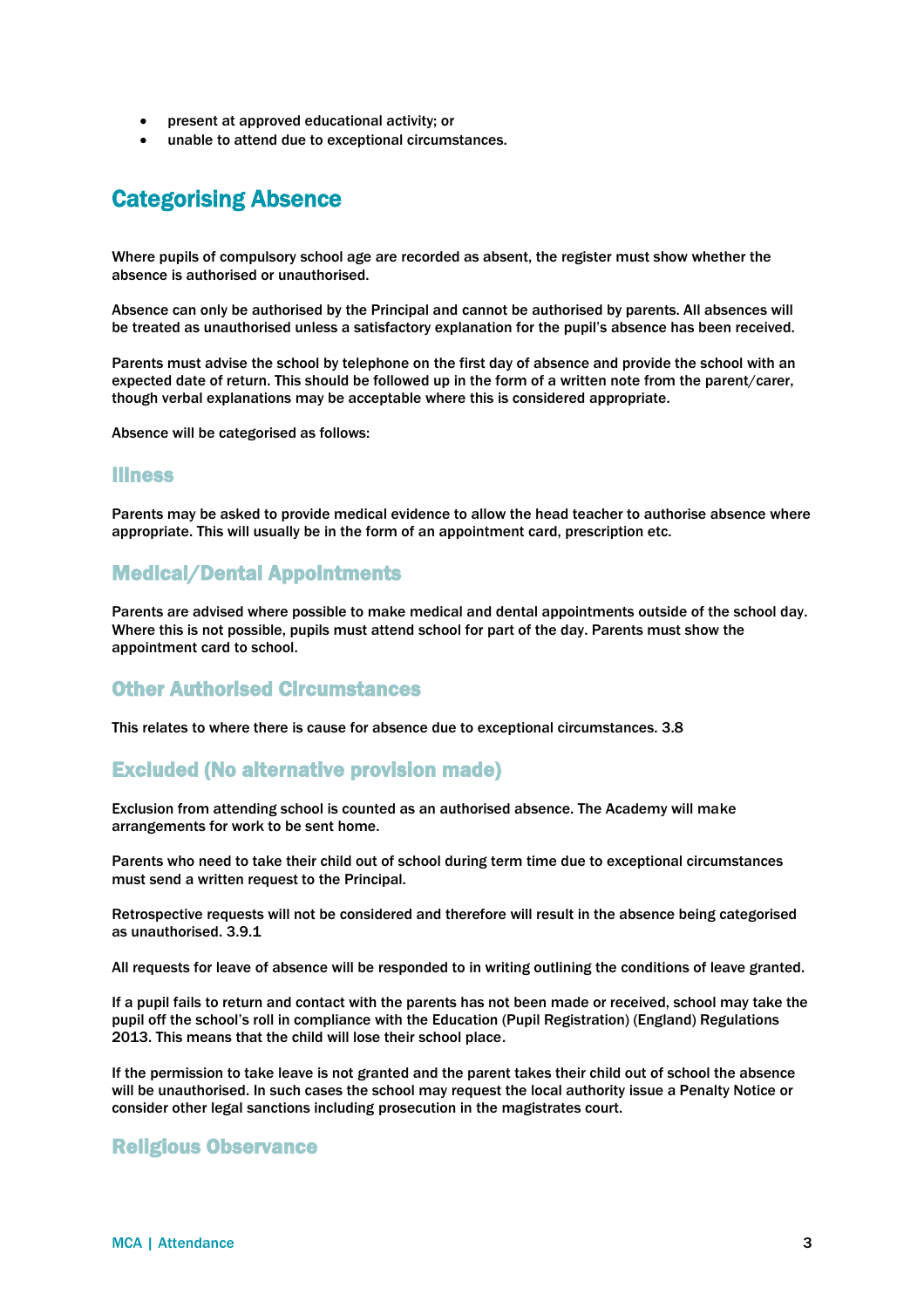Manchester Communication Academy acknowledges the multifaith nature of British society and recognises that on some occasions, religious festivals may fall outside school holiday periods or weekends and this necessitates a consideration by written request by the parent of authorised absence.

#### Study Leave

Study leave may be granted for Year 11 pupils approaching GCSE examinations. School will offer in school study programmes during this period to reduce absence levels.

## Traveller Absence

It is expected that Traveller children, in common with all other children, is to attend school as regularly and as frequently as possible.

To protect Traveller parents from unreasonable prosecution for non-attendance, the Education Act 1944, section 86, states that a Traveller parent is safe from prosecution if their child accrues 200 attendances (i.e. 200 half days) in a year. This is only when the family are engaged in a trade or business that requires them to travel and when the child is attending school as regularly as that trade permits.

When in or around Manchester, if a family can reasonably travel back to their Base School (see below) then the expectation is that their child will attend full-time.

Manchester Communication Academy will be regarded as the base school if it is the school where the child normally attends when they are not travelling. However, the pupil must have attended in the last 18 months. Traveller children can register at other schools temporarily while away from their base school, in such cases, the pupil's school place at Manchester Communication Academy will be kept open for them whilst travelling. This is to protect them from unfairly losing their place at their school of usual attendance.

Manchester Communication Academy can only effectively operate as the child's base school if it is engaged in on-going dialogue with Traveller families. This means that parents must:

- advise of their forthcoming travelling patterns before they happen; and
- inform the school regarding proposed return dates

Manchester Communication Academy will authorise absence of Traveller children if we are satisfied that a family is travelling for work or trade purposes and has given indication that they intend to return.

Traveller children will be recorded as attending an approved educational activity when:

- The child is on roll and attending another visited school
- Undertaking supervised educational activity under the jurisdiction of another Local Authority's Traveller Education Service
- The child is undertaking computer based distance learning that is time evidenced

Where Traveller children are registered pupils at a school and are known to be present either at a site (official or otherwise) or in a house and are not attending school, the absence will be investigated in the same way as that for any pupil and appropriate statutory action may be undertaken.

## Late Arrival

Registration begins at 8.30am, pupils arriving after this time will be marked as present but arriving late. The register will close at 9am pupils arriving after the close of register will be recorded as late, (code U) this is not authorised and will count as an absence for that school session and statutory action may be taken where appropriate.

On arrival after the close of register, pupils must immediately report to the school office to ensure that we can be responsible for their health and safety whilst they are in school.

The absence will only be authorised if a satisfactory explanation for the late arrival can be 7 provided, for example, attendance at a medical appointment.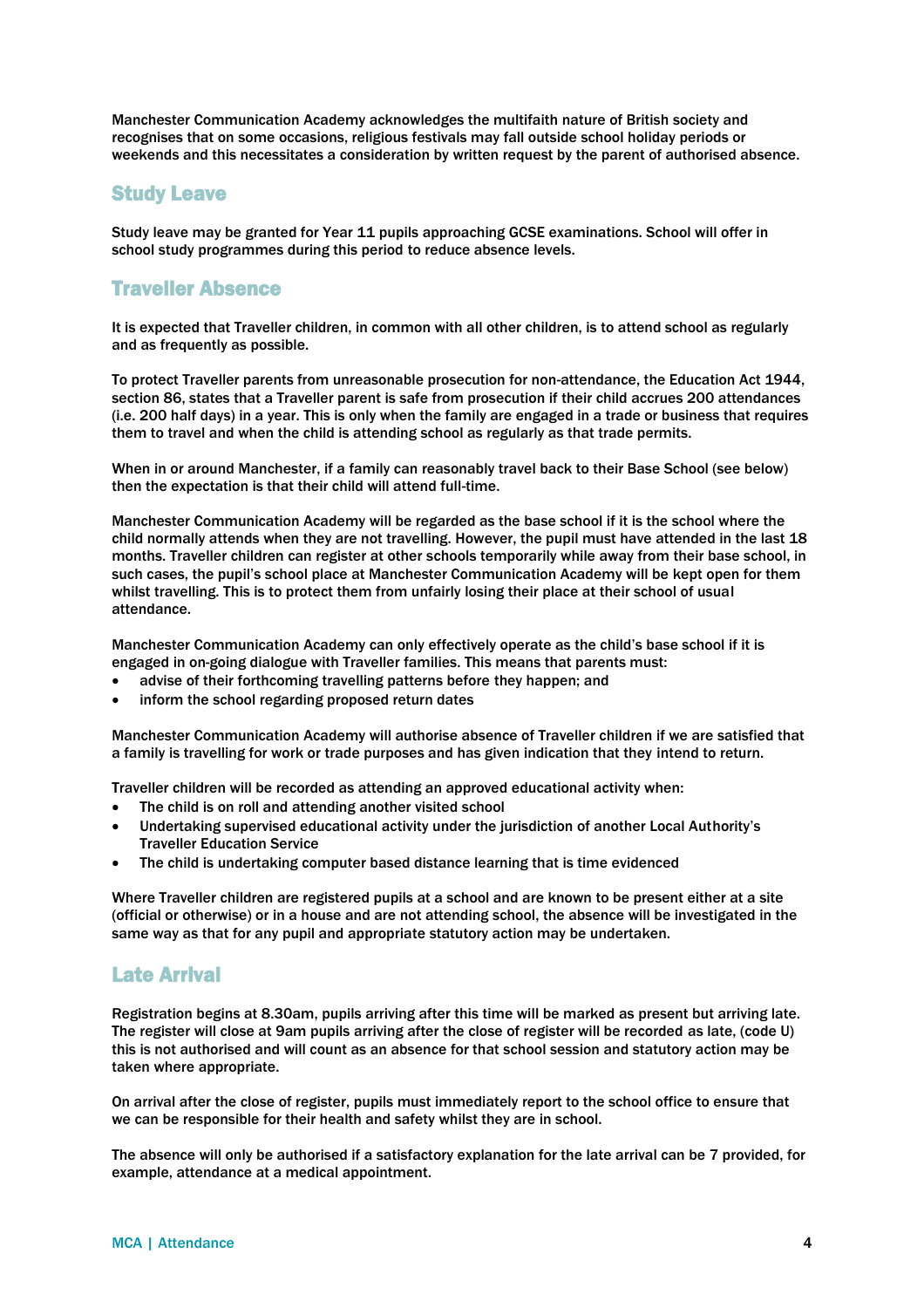The absence will be recorded as unauthorised if the pupil has arrived late without justifiable cause.

#### Unauthorised Absence

Absence will not be authorised unless parents have provided a satisfactory explanation and that it has been accepted as such by the Principal.

# Deletions from the Register

In accordance with the Education (Pupil Registration) (England) Regulations 2013, pupils will only be deleted from the register when one of the following circumstances applies:

- The school is replaced by another school on a School Attendance Order
- The School Attendance Order is revoked by the local authority
- The pupil has ceased to be of compulsory school age
- Permanent exclusion has occurred and procedures have been completed
- Death of a pupil
- Transfer between schools
- Pupil withdrawn to be educated outside the school system
- Failure to return from an extended holiday after both the school and the local authority have tried to locate the pupil
- A medical condition prevents their attendance and return to the school before ending compulsory school-age
- In custody for more than four months (in discussion with The Youth Offending Team) §
- 20 days continuous unauthorised absence and both the local authority and school have tried to locate the pupil
- Left the school but not known where he/she has gone after both the school and the local authority have tried to locate the pupil

Manchester Communication Academy will follow Manchester City Council's Children Missing Education Protocol when a pupil's whereabouts is unknown.

# Roles and Responsibilities

Manchester Communication Academy believe that improved school attendance can only be achieved if it is viewed as a shared responsibility of the school staff, governors, parents, pupils and the wider school community.

## As such, the Governing Body will:

- Ensure that the importance and value of good attendance is promoted to pupils and their parents
- Annually review the school's Attendance Policy and ensure the required resources are available to fully implement the policy
- Identify a member of the governing body to lead on attendance matters
- Ensure that the Registration Regulations, England, 2013 and other attendance related legislation is complied with
- Agree school attendance targets and submit these to the Local Authority within the agreed timescale each year § Monitor the school's attendance and related issues through termly reporting at Governing Body Meetings
- Ensure that attendance data is reported to the Local Authority or Department for Education as required and on time
- Ensure that there is a named senior manager to lead on attendance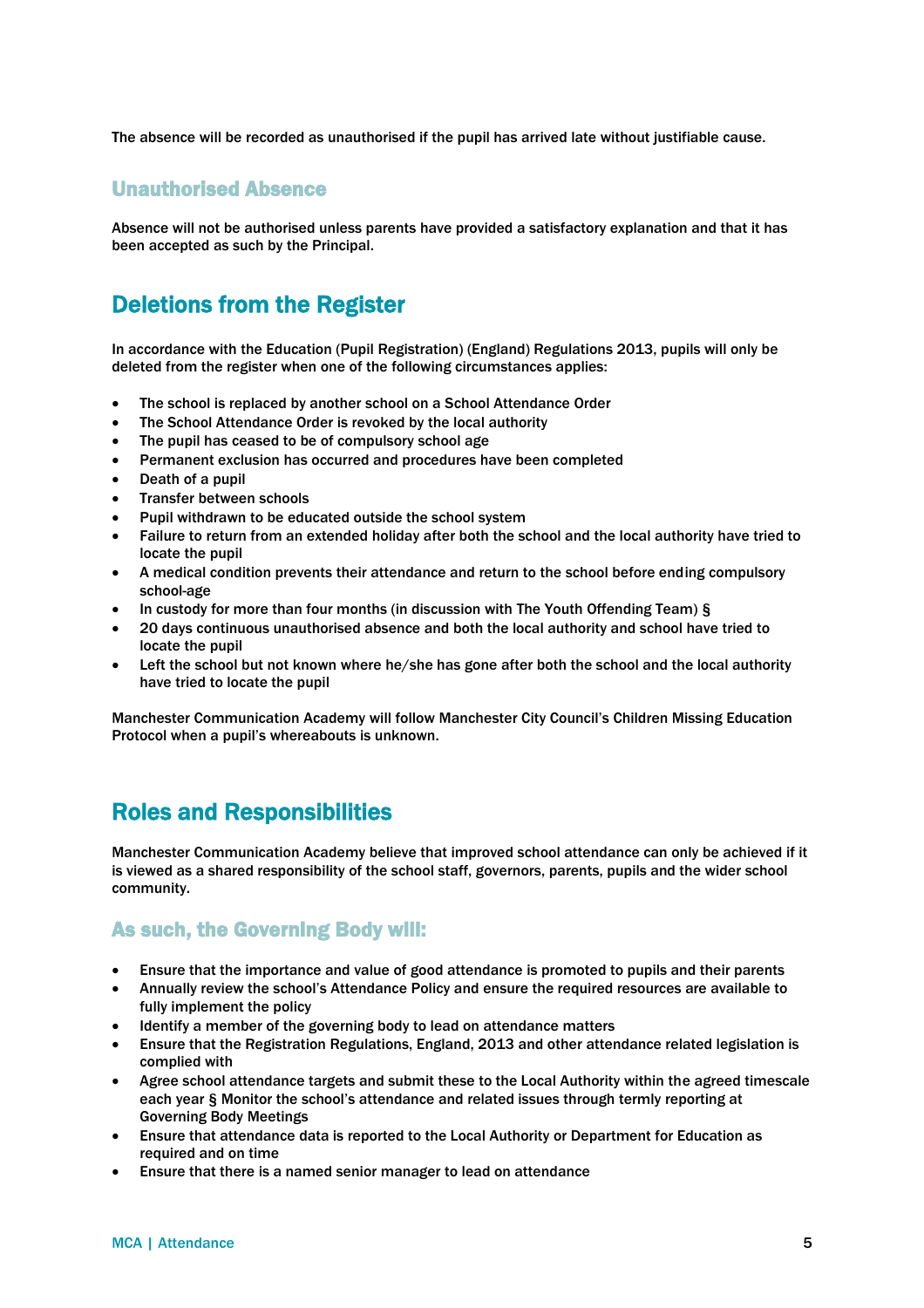- Ensure that the school has clear systems to report, record and monitor the attendance of all pupils, including those who are educated off-site § Ensure that there are procedures for collecting and analysing attendance data frequently to identify causes and patterns of absence
- Ensure that data is understood and used to devise solutions and to evaluate the effectiveness of interventions

## The Leadership Team will:

- Actively promote the importance and value of good attendance to pupils and their parents § Form positive relationships with pupils and parents
- Ensure that there is a whole school approach which reinforces good school attendance; with good teaching and learning experiences that encourage all pupils to attend and to achieve §
- Monitor the implementation of the Attendance Policy and ensure that the policy is reviewed annually
- Ensure that all staff are aware of the Attendance Policy and adequately trained to address attendance issues
- Ensure that the Registration Regulations, England, 2013 and other attendance related legislation is complied with
- Ensure that there is a named senior manager to lead on attendance and allocate sufficient time and resource
- Return school attendance data to the Local Authority and the Department for Education as required and on time
- Report the school's attendance and related issues through termly reporting to the Governing Body and on a half termly basis to the lead governor for attendance
- Ensure that systems to report, record and monitor the attendance of all pupils, including those who are educated off-site are implemented
- Ensure that attendance data is collected and analysed frequently to identify causes and patterns of absence
- Interpret the data to devise solutions and to evaluate the effectiveness of interventions
- Develop a multi-agency response to improve attendance and support pupils and their families
- Document interventions used to a standard required by the local authority should legal proceedings be instigated

## Heads of Year/Pastoral Staff/Progress Leaders will:

- Actively promote the importance and value of good attendance to pupils and their parents
- Form positive relationships with pupils and parents
- Contribute to a whole school approach which reinforces good school attendance; with good teaching and learning experiences that encourage all pupils to attend and to achieve
- Comply with the Registration Regulations, England, 2013 and other attendance related legislation
- Implement systems to report, record and monitor the attendance of all pupils, including those who are educated off-site
- Analyse attendance data to identify causes and patterns of absence § Contribute to the evaluation of school strategies and interventions
- Work with other agencies to improve attendance and support pupils and their families
- Document interventions used to a standard required by the local authority should legal proceedings be instigated

## Request that Parents will:

- Talk to their child about school and what goes on there. Take a positive interest in their child's work and educational progress
- Instil the value of education and regular school attendance within the home environment
- Encourage their child to look to the future and have aspirations
- Contact the school if their child is absent to let them know the reason why and the expected date of return. Follow this up with a written explanation.
- Try to avoid unnecessary absences. Wherever possible make appointments for the Doctors, Dentists etc. outside of school hours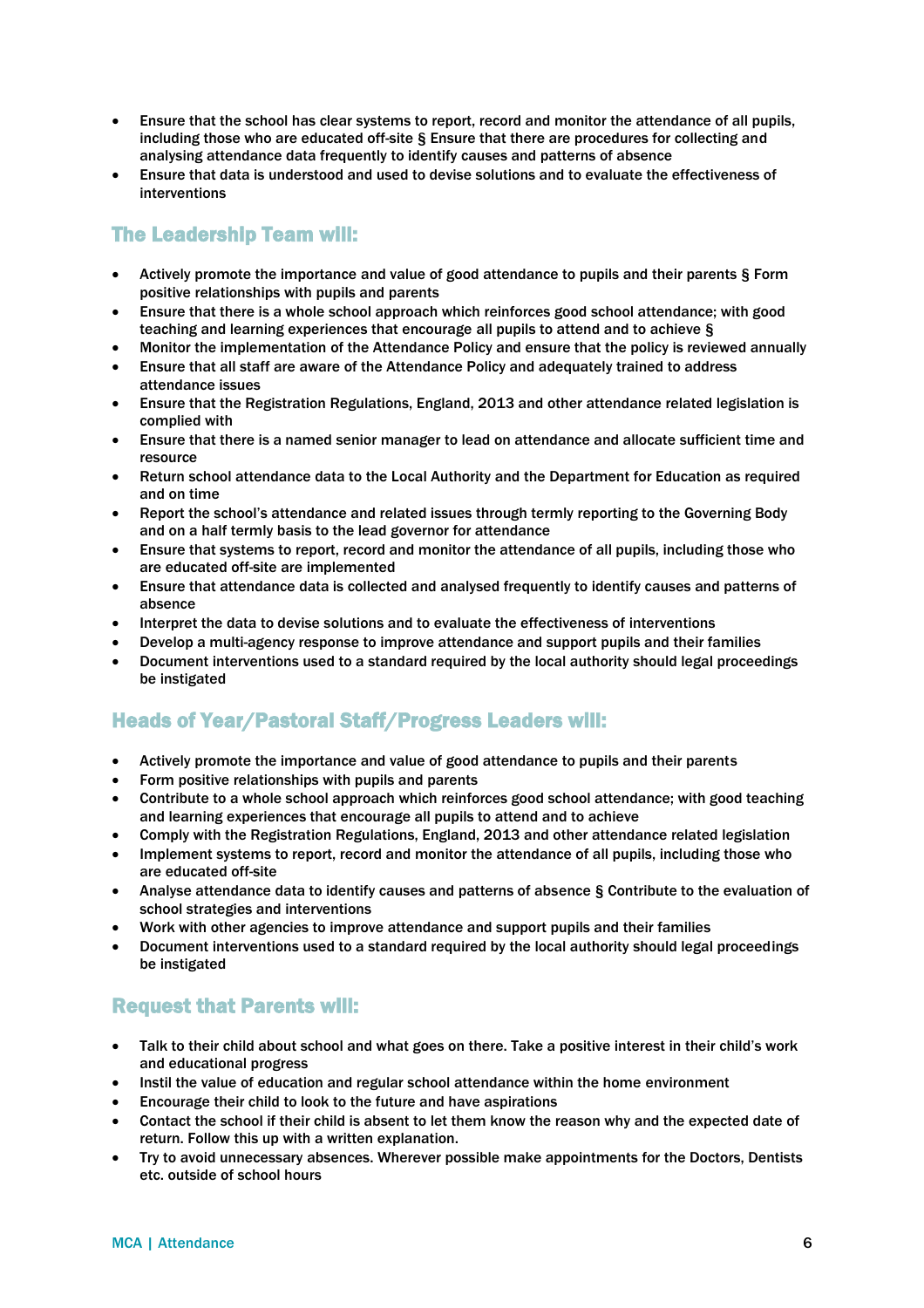- Ask the school for help if their child is experiencing difficulties
- Inform the school of any change in circumstances that may impact on their child's attendance
- Support the school; take every opportunity to get involved in their child's education, form a positive relationship with school and acknowledge the importance of children receiving the same messages from both school and home
- Encourage routine at home, for example, bed times, homework, preparing school bag and uniform the evening before
- Not keep their child off school to go shopping, to help at home or to look after other members of the family
- Avoid taking their child out of school during term-time, where this is unavoidable, and only in exceptional circumstances send a written leave request to the Principal.

## Using Attendance Data

Pupil's attendance will be monitored and may be shared with the Local Authority and other agencies if a pupil's attendance is a cause for concern.

Every week, the Attendance Lead will provide all progress tutors with attendance data for each pupil within their progress group. The list will be presented in numerical descending order with the highest attenders at the top; every pupil will be colour coded as indicated below:

| Green            | pupils with attendance between 100% and 97%             |
|------------------|---------------------------------------------------------|
| Amber            | pupils with attendance between S<br>$\sim$ yy% and 9.5% |
| <b>Light Red</b> | pupils with attendance between 94.99% and 90%           |
| <b>Dark Red</b>  | pupils with attendance below 90%                        |

An symbol  $(+, =, -)$  next to the pupil's name will indicate if their attendance has improved, stayed the same or deteriorated.

The Senior Leadership Team and Department Heads will receive a complete set of data.

Heads of Year will receive a complete set of data for their year groups This pupil level data will be used to trigger school action as set out in the escalation of intervention (Appendix 1).

Attendance data will also be used to identify emerging patterns and trends to inform whole school strategies to improve attendance and attainment.

Manchester Communication Academy will share attendance data with the Department for Education and the local authority as required.

All information shared will be done so in accordance with the Data Protection Act 1998.

## Support Systems

School recognise that poor attendance is often an indication of difficulties in a child's life. This may be related to problems at home and or in school. Parents should make school aware of any difficulties or changes in circumstances that may affect their child's attendance and or behaviour in school, for example, bereavement, divorce/separation, incidents of domestic abuse. This will help the school identify any additional support that may be required.

Manchester Communication Academy also recognise that some pupils are more likely to require additional support to attain good attendance, for example, those pupils with special educational needs, those with physical or mental health needs, migrant and refugee pupils and looked after children.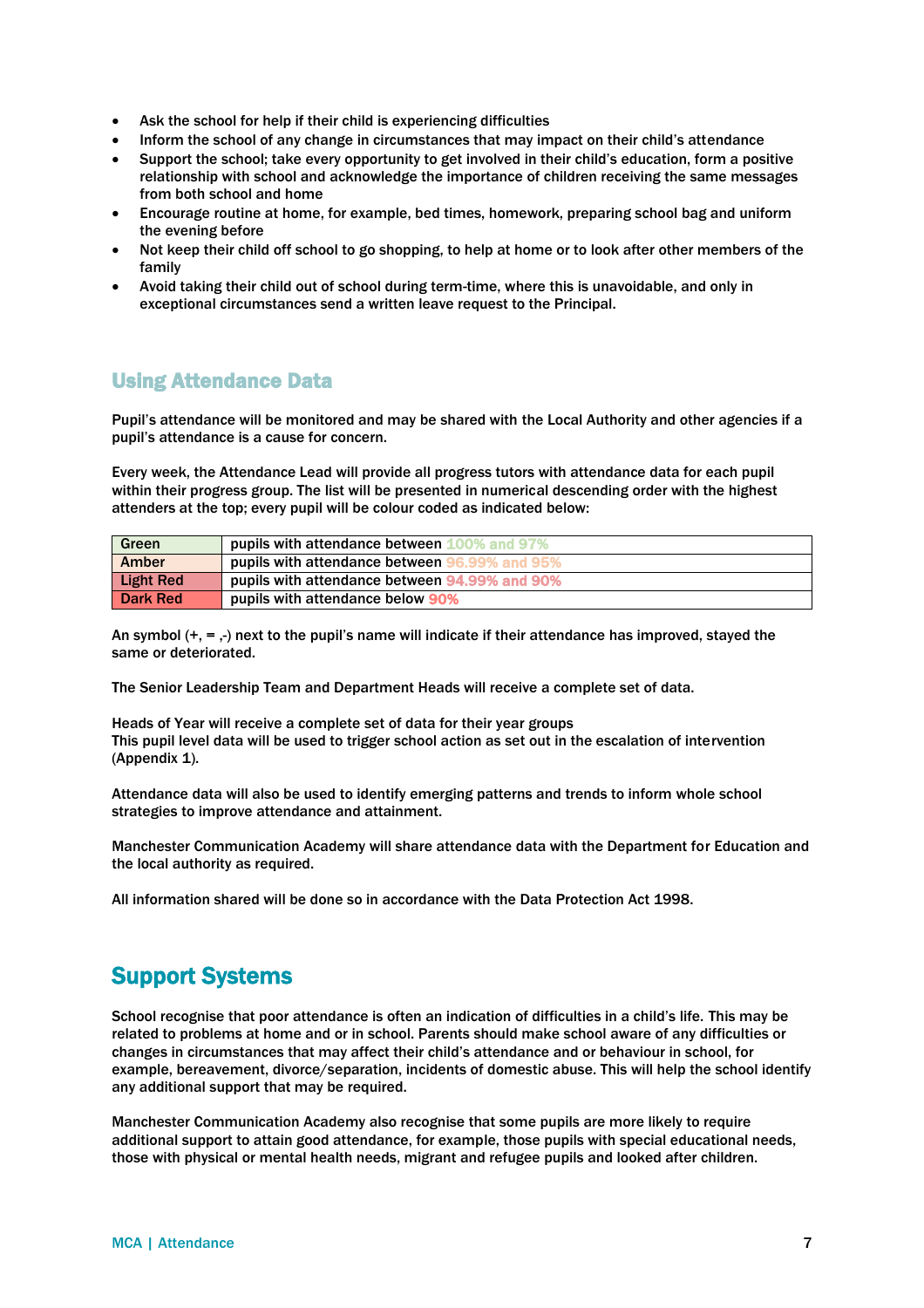The school will implement a range of strategies to support improved attendance. Strategies used will include:

- Communication of attendance
- Information on the attendance procedures
- Attendance as part of the MCA Graduate Passport
- Certificates of attendance each half term
- Prize draws for students with 100% attendance each week
- Half termly and termly events for students with 100% attendance each half term / term
- Free trip for students with 100% attendance all year
- First day calls
- Second day home visits
- Discussion with parents
- Student absence interviews
- Attendance panels and contracts
- Parenting contracts
- Referrals to support agencies
- Time limited part time time-tables in extreme circumstances
- Additional learning support
- Behaviour support
- Inclusion units
- Reintegration support packages
- Alternative provision

Support offered to families will be child centred and planned in discussion and agreement with both parents and pupils.

Where parents fail or refuse to engage with the support offered and further unauthorised absence occurs, Manchester Communication Academy will consider the use of legal sanctions.

# Legal Sanctions

#### Prosecution

Where intervention fails to bring about an improvement in attendance, the Local Authority will be notified and legal action in the Magistrates' Court may be taken. The school will provide the Local Authority with evidence required for a prosecution under Section 444 of the Education Act 1996 and will appear as a prosecution witness if required by the court. This is to ensure that parents realise their own responsibilities in ensuring attendance at school and most importantly about returning children to education.

Section 444 of the Education Act 1996 states that if a parent fails to ensure the regular school attendance of their child if he/she is a registered pupil at a school and is of compulsory school age, then they are guilty of an offence.

A parent found guilty of this offence can be fined up to £2500 and or be imprisoned for a period of three months.

Alternatives to Section 444 prosecution are Parenting Contracts, Penalty Notices or an Education Supervision Order

## Parenting Contracts (Anti Social Behaviour Act 2003)

A Parenting contract is a voluntary agreement between school and the parent, it can also be extended to include the child and any other agencies offering support to resolve any difficulties leading to improved attendance.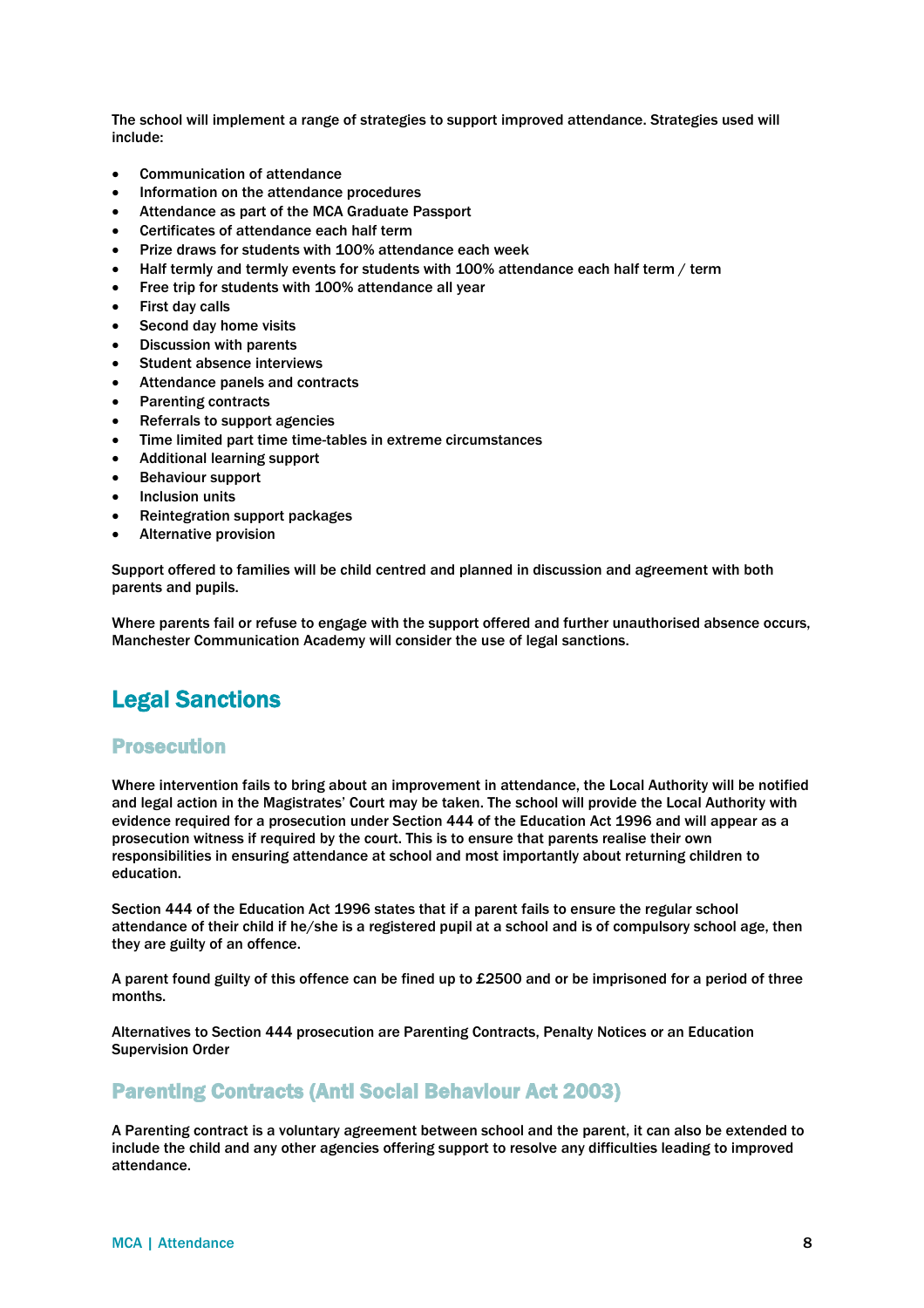The contract will outline attendance targets and will detail agreed actions that will help to achieve the target. The contract will be reviewed regularly.

The contract can be used as evidence in a prosecution should parents fail to carry out agreed actions.

Parenting Contracts will be used in accordance with Manchester City Council's Parenting Contract Protocol.

## Penalty Notices (Anti Social Behaviour Act 2003)

Penalty Notices will be considered when: •

- A pupil is absent from school and the absence has not been authorised by the school  $\bullet$
- A pupil has accrued unauthorised absence without reasons provided and/or accepted as exceptional by the headteacher/principal.

A Penalty Notice gives the parent the opportunity to discharge themselves of their legal responsibility if a £120 fine is paid within 28 days, reduced to £60 if paid within 21 days of the date the Notice was issued.

Failure to pay the Penalty Notice may result in a prosecution under Section 444 of the Education Act 1996.

Penalty Notices will be used in accordance with Manchester City Council's Penalty Notice Protocol.

# Appendix 1

Escalation of Attendance Interventions

## GREEN – Pupils with attendance between 100% to 97%

Parents will receive a letter home congratulating them on their child's good/excellent attendance.

Pupils will be rewarded within the Academy rewards system.

Pupils with this level of termly and annual attendance will receive a certificate of achievement and their names will be displayed on the school attendance notice/display board.

The progress leader will be responsible for all action at this level and will record all intervention and outcomes. Records will be recorded in Sims.

The Area leader for attendance will monitor the effectiveness of interventions. This will be used to review and inform whole school strategies.

#### AMBER – Pupils with attendance between 96.99% and 95%

Assistant Head of Year will speak to the pupil in a return to school interview to:

- Welcome the pupil back to school
- Confirm with the pupil the reason for absence and offer any support that may be required
- Update the pupil on other work they have missed and support any catch up required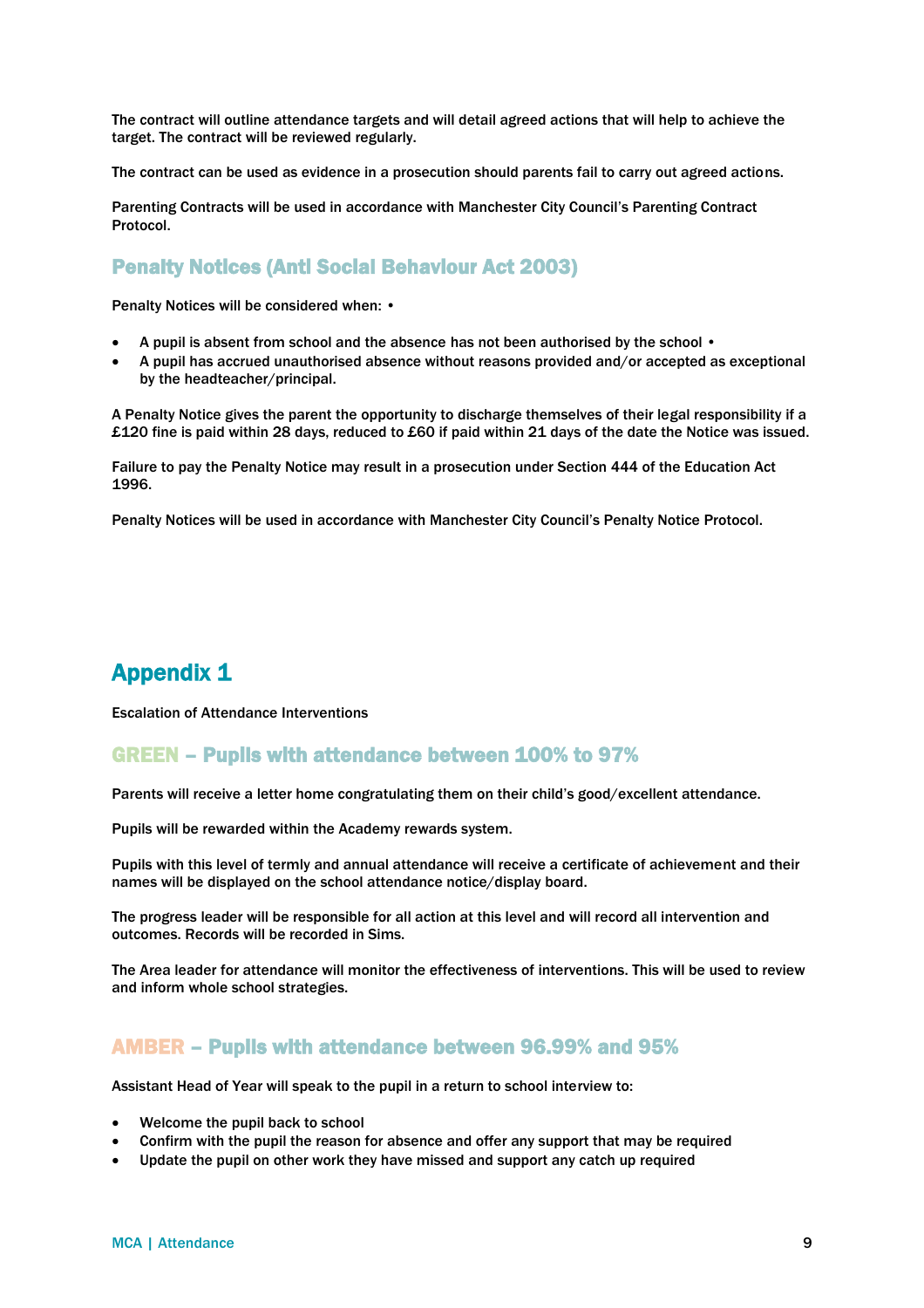- Set an individual attendance target for the pupil using sessions rather than percentages that will see the pupil move to the band above
- Agree a review date

In addition, where unauthorised absence has occurred or attendance has not improved following the review with the pupil, a letter will be sent to parents advising of concern and outlining the parents' responsibilities.

Where improvement has not occurred following this intervention, parents will be invited to a meeting where the possible outcomes will be:

- All parties confident that issues have been resolved and the attendance will improve. Parenting contract agreed
- Penalty Notice 15 school day monitoring period commences
- Agree a review date

Where parents fail to attend the meeting without a satisfactory reason and unauthorised absence has occurred, the penalty notice monitoring period will automatically commence.

The Assistant Head of Year will be responsible for all action at this level and will record all intervention and outcomes. Records will be recorded in Sims.

The Area leader for attendance will monitor the effectiveness of interventions. This will be used to review and inform whole school strategies.

## LIGHT RED – Pupils with attendance 90% and 94.99%

Head of Year will speak to the pupil to:

- Identify underlying home/school issues that may be causing the pupil's absence §
- Review the pupil's academic progress and make links to the pupil's attendance eg. If you attended all your classes you could achieve... 1
- Make arrangements for the pupil to catch up on work they have missed
- Implement a Pastoral Support Plan or review other existing pupil plan to include support to improve attendance
- Set an individual attendance target for the pupil using sessions rather than percentages that will see the pupil move to the band above
- Agree a review date

In addition, where unauthorised absence has occurred or attendance has not improved following the review with the pupil, a letter will be sent to parents advising of concern and outlining the parents' responsibilities.

If improvement has not occurred following this intervention, parents will be invited to a meeting where the possible outcomes will be:

- All parties confident that issues have been resolved and the attendance will improve. Parenting contract agreed
- Penalty Notice 15 school day monitoring period commences
- Agree a review date

Where parents fail to attend the meeting without a satisfactory reason and unauthorised absence has occurred, the penalty notice monitoring period will automatically commence.

Where these interventions have already been implemented and have had unsatisfactory impact, the parent will be invited to an Attendance Panel where the possible outcomes will be:

Complete a CAF leading to multi agency support